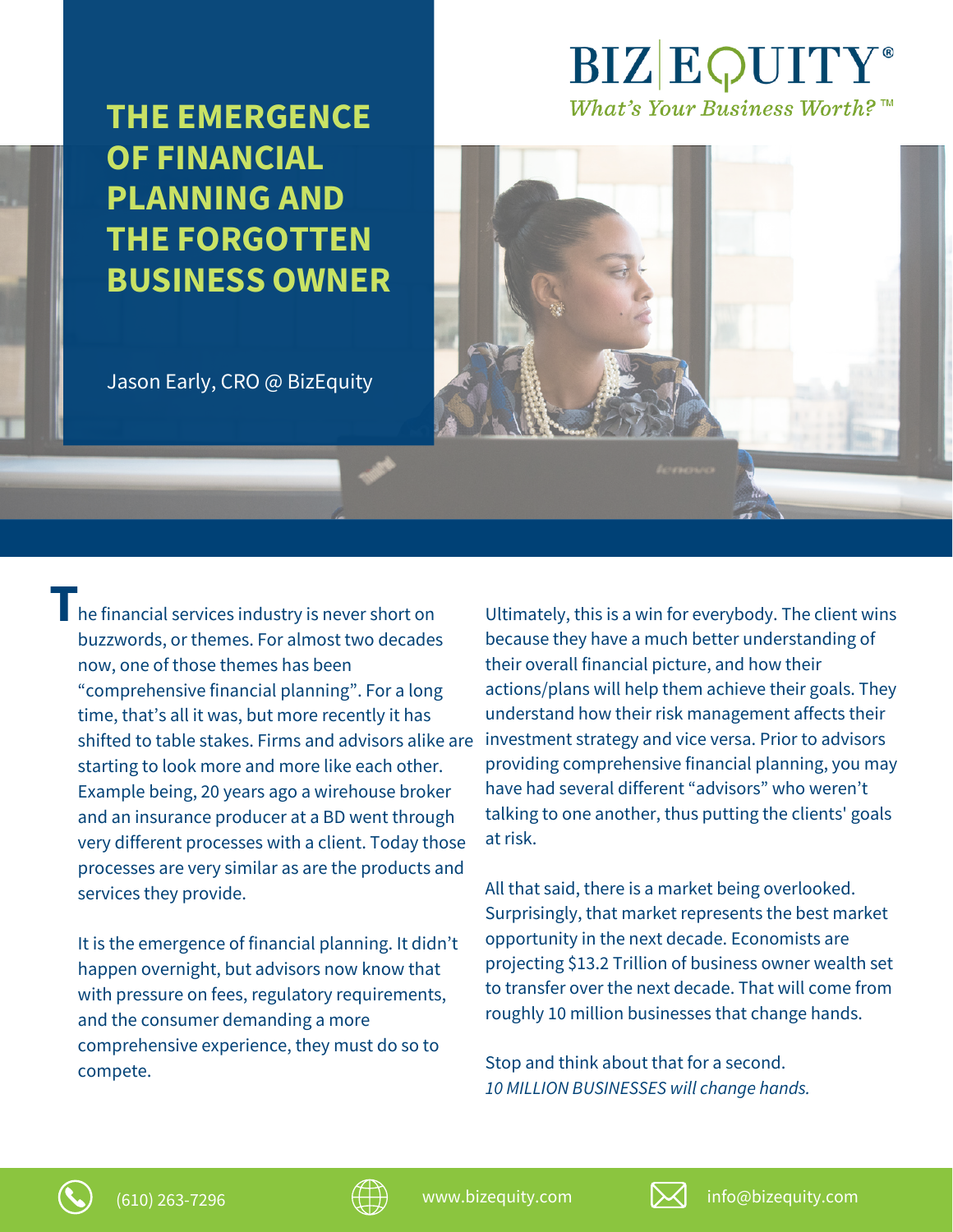Imagine what is required to transition a business to the next generation, sell a business to a third party, or to the employees.

- 40% of business owners have consulted a financial advisor
- Less than 25% have a formal succession plan in place

Business owners are craving advice from an advisor, but they need to know they can trust you with the outcome of their most valuable asset. That is not to say that you need to be well versed in investment banking or how to help them sell their business. However, you do need to be able to connect the dots for the business owner, help them understand the value of their business, and how this impacts the goals they have in their personal financial plan.

Moreover, if a business owner wants to be retired and on the beach in five years, the work starts *now*! And if you as the advisor want to manage the assets or continue to work with the owner and their family after a successful exit, you better be engaged with them *today*. Far too often advisors wait until the sale of a business or until the owner is liquid. It's too late.

With a focus on comprehensive financial planning, working with business owners while they operate their business starts to make more sense. If it is not just about gathering assets, and it truly is about creating the best outcomes for your clients, there are endless opportunities to help business owners before they exit. Whether you provide these services or not, think about the COI relationships or referral relationships you have.

- Buy-sell planning
- Key person planning
- 401k plan for the business
- Commercial Insurance/Risk management
- Estate planning  $\bullet$
- Personal planning for the owners/key employees
- Succession planning